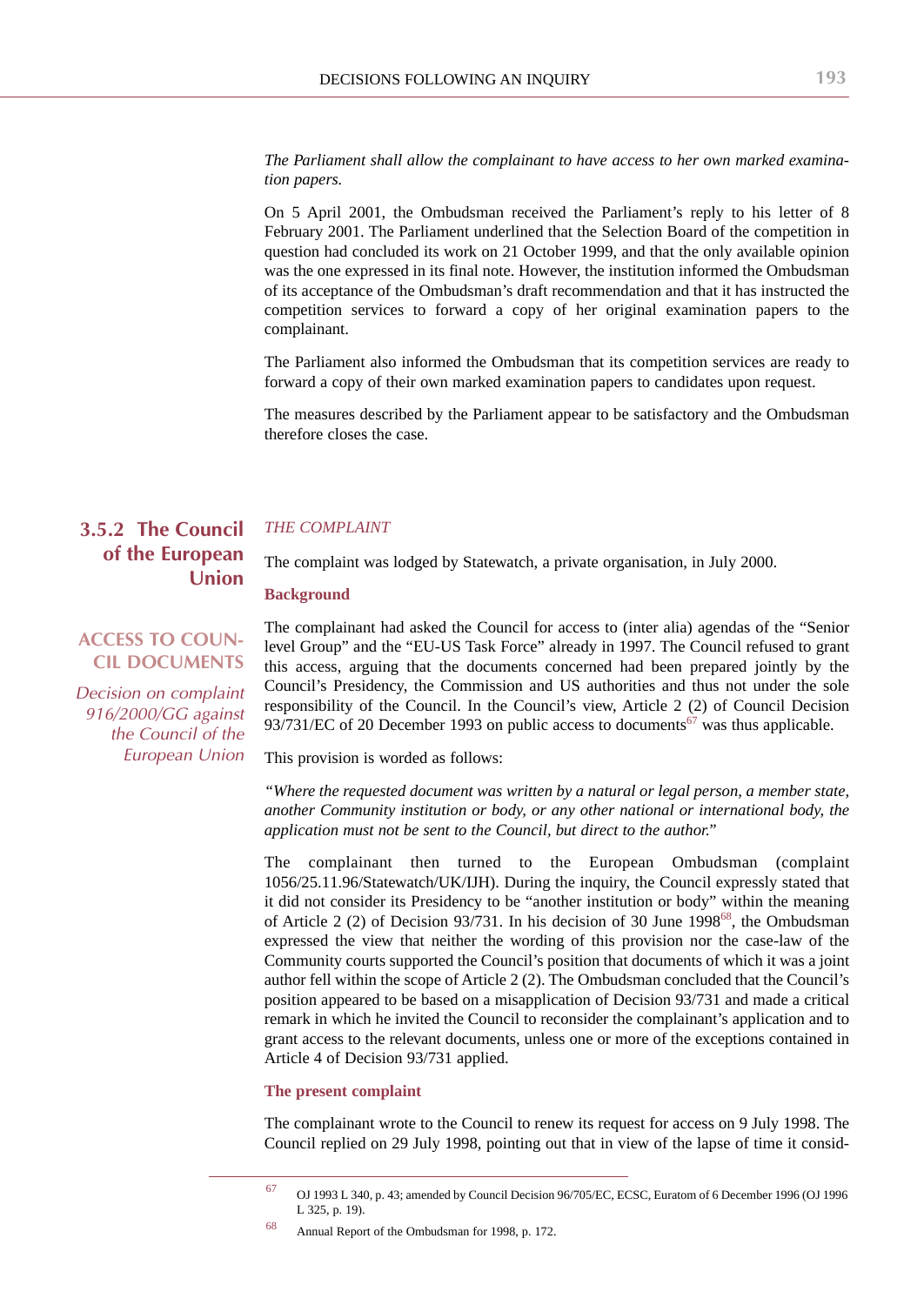ered this letter to be a new request. As to substance, it maintained its view that Article 2 (2) applied. The complainant sent a confirmatory application on 27 August 1998. In its decision of 28 September 1998 on this application, the Council noted that draft agendas for the meetings concerned were drawn up by the participating parties which remained drafts until they were agreed. According to the Council, the agendas were never considered by the Council as such and were therefore neither registered nor filed systematically in the Council's archives. The Council concluded that these documents were not "held by the Council" in the sense of Article 1 (2) of Decision 93/731 but only by officials in the General Secretariat and therefore fell outside the scope of application of Decision 93/731.

The complainant thereupon turned to the Ombudsman again, making the following allegations:

1) By introducing entirely new grounds for the refusal of access to the documents concerned, the Council failed to respect the decision of the European Ombudsman of 30 June 1998.

2) The Council erred when claiming that the General Secretariat was not part of the Council.

3) By failing systematically to register and file the documents concerned, the Council breached its duty to keep records.

4) The Council failed to give sufficient reasons for its decision.

### *THE INQUIRY*

The complaint was sent to the Council of the European Union for its comments.

#### **The Council's opinion**

In its opinion, the Council made the following comments:

1) The Council did not fail to respect the Ombudsman's decision of 30 June 1998

As the Ombudsman had pointed out himself, the only authority competent to give a final ruling on the interpretation of Community law was the Court of Justice. Certainly, the Ombudsman's views could provide useful guidance in this respect to the institution concerned which, in the light of the Ombudsman's views, would usually re-examine its position. In the present case, the Council did reconsider its first decision. While it left open its position as to the problem of documents of which the Council was one of the coauthors, it concluded, after careful consideration, that the documents in question were still to be refused, albeit for different reasons than those stated in its first decision. This new decision could be the subject of a new complaint to the Ombudsman.

2) The General Secretariat was not "part of the Council"

This question was currently under examination by the Court of First Instance (in case T-205/00, Spa Renco v. Council). Pending these proceedings, the Council would therefore abstain from commenting further on it in the present context.

3) The obligation to register documents and the duty to keep records

For the reasons set out in more detail in its response concerning complaint 917/2000/GG lodged by the same complainant, the Council was not of the opinion that it was necessary or appropriate to keep a complete, centralised record and register of each paper which was held by one of its officials.

4) The Council gave sufficient reasons for its decision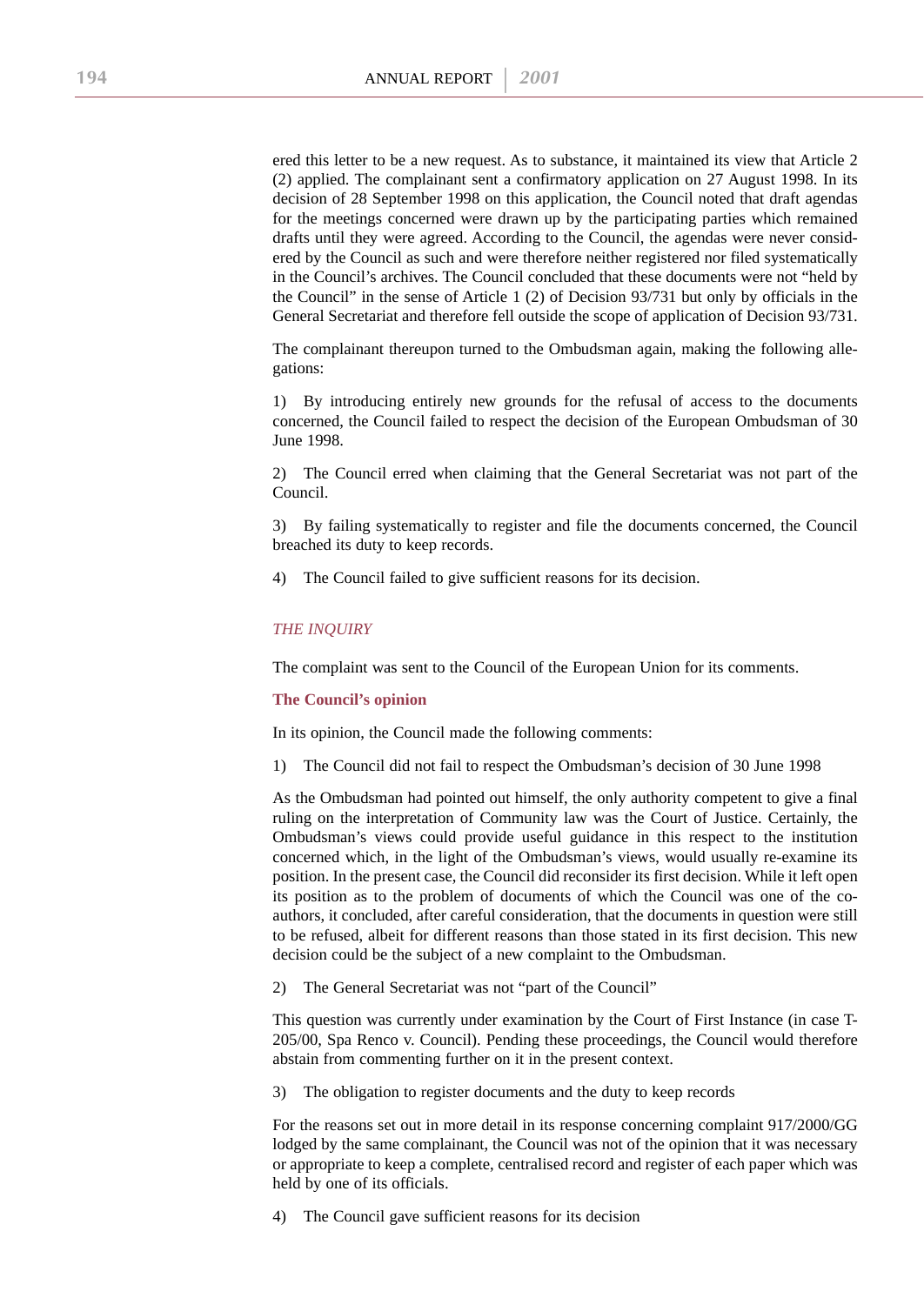The adequacy of the reasons given for a decision was a question that affected the legality of that decision, the review of which did not fall within the remit of the Ombudsman's competencies.

#### **The complainant's observations**

In its observations, the complainant maintained its complaint and made the following further comments:

The Council's view that it was free to refuse access to the relevant documents on new grounds and that a complaint could then be brought against this new decision entailed the risk of a circular process that could go on for ever and that could potentially undermine the role of the Ombudsman. The complainant did not have any knowledge about case T-205/00. It was possible that the Council was simply making the same argument there that it had made in the present case. In any event, it was inconceivable that the Court would decide that the General Secretariat was not part of the Council. This argument of the Council could therefore only be viewed as an attempt to delay a decision.

Regarding the duty to give reasons, the issue at stake here was one of maladministration for which the Ombudsman was the statutory authority. In any event, it was necessary for an institution to provide sufficient reasoning to allow for judicial review. The Council had consistently failed to do so in the present case.

## *THE DRAFT RECOMMENDATION*

By decision dated 1 March 2001, the Ombudsman addressed a draft recommendation to the Council in accordance with Article 3 (6) of the Statute of the European Ombudsman<sup>69</sup>. The basis of the draft recommendation was the following:

#### **1 Failure to respect the decision of the Ombudsman of 30 June 1998**

1.1 The complainant asked the Council of the European Union for access to certain documents (notably agendas of the "Senior level Group" and the "EU-US Task Force") under Council Decision  $93/731/EC$  of 20 December 1993 on public access to documents<sup>70</sup>. The Council originally argued that the documents concerned had not been prepared under the sole responsibility of the Council and that Article 2 (2) of Council Decision 93/731 on access to documents was thus applicable. The complainant then turned to the European Ombudsman (complaint 1056/25.11.96/Statewatch/UK/IJH). In his decision of 30 June 1998, the Ombudsman took the view that neither the wording of Article 2 (2) of Decision 93/731 nor the case-law of the Community courts supported the Council's position that documents of which it was a joint author fell within the scope of Article 2 (2). When the complainant subsequently renewed its application for access, the Council informed it that the relevant documents were never considered by the Council as such but only by the officials in its General Secretariat following the matter who kept copies for the purpose of their work. On this basis, the Council took the view that these documents were not "held by the Council" in the sense of Article 1 (2) of Decision 93/731 but only by officials in the General Secretariat and therefore fell outside the scope of application of Decision 93/731. The complainant claimed that by introducing entirely new grounds for the refusal of access to the documents concerned, the Council had failed to respect the decision of the European Ombudsman of 30 June 1998.

1.2 The Council pointed out that while the Ombudsman's views could provide useful guidance, the only authority competent to give a final ruling on the interpretation of

 $69$  Decision 94/262 of 9 March 1994 of the European Parliament on the Regulations and General Conditions Governing the Performance of the Ombudsman's Duties, OJ 1994 L 113, page 15.

<sup>70</sup> OJ 1993 L 340, p. 43; amended by Council Decision 96/705/EC, ECSC, Euratom of 6 December 1996 (OJ 1996 L 325, p. 19).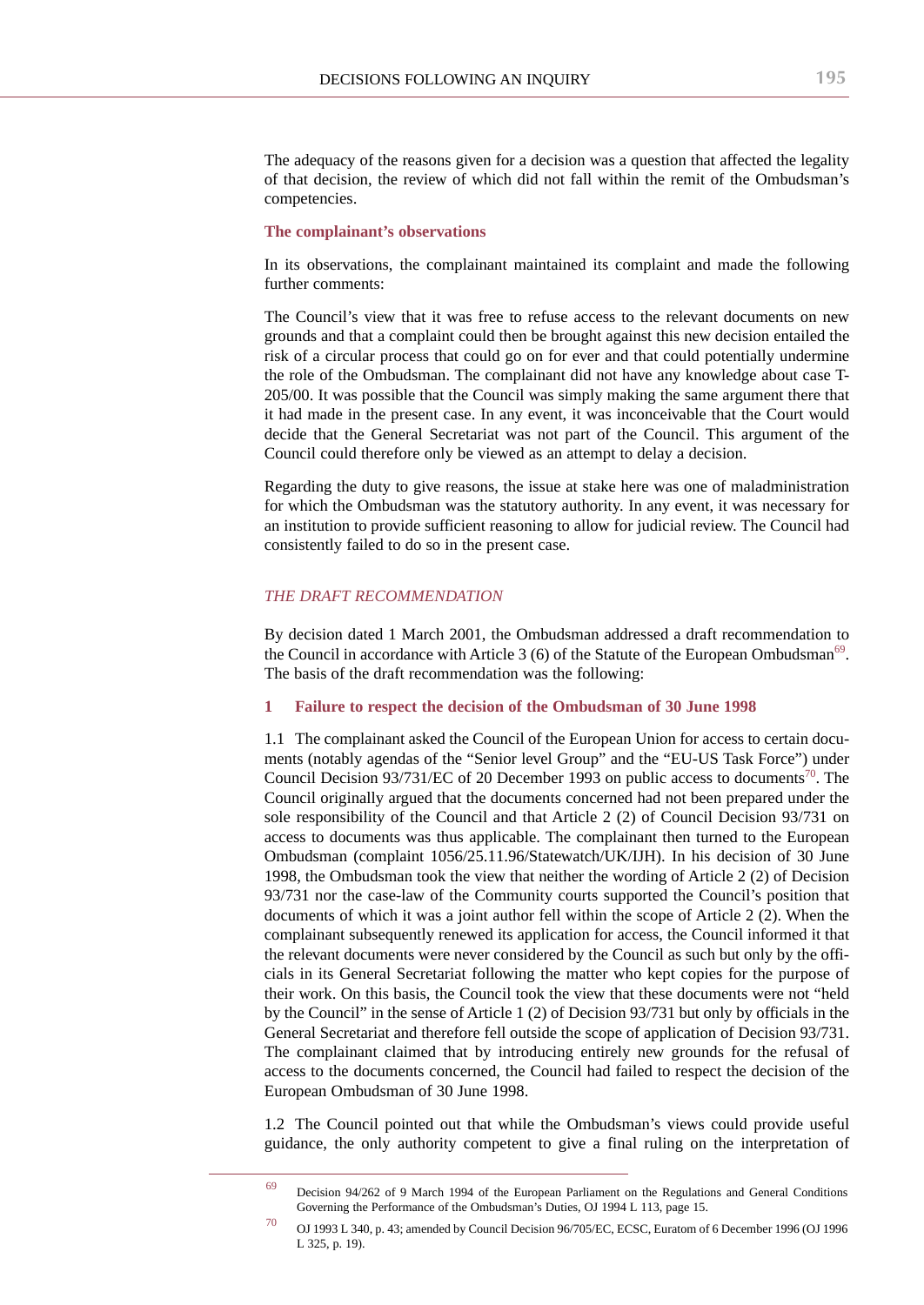Community law was the Court of Justice. The Council further claimed that it had indeed reconsidered its position in the light of the Ombudsman's decision of 30 June 1998 and arrived at the conclusion that the documents in question were still to be refused, albeit for different reasons than those stated in its first decision.

1.3 In his decision of 30 June 1998 on complaint 1056/25.11.96/Statewatch/UK/IJH, the Ombudsman made a critical remark in which he invited the Council to reconsider the complainant's application and to grant access to the relevant documents, unless one or more of the exceptions contained in Article 4 of Decision 93/731 applied. The Ombudsman considered that the Council had indeed, in its decision of 28 September 1998, reconsidered its position. Although Article 1 (2) of Decision 93/731 had not been invoked by the Council in reply to the complainant's first request for access to the documents concerned, the Ombudsman took the view that his decision of 30 June 1998 did not prevent the Council from subsequently relying on this provision if it arrived at the conclusion, upon having reconsidered its position in the light of the Ombudsman's comments, that it was applicable. The Ombudsman noted the complainant's concern that this might lead to a circular process that could go on forever. In his view, principles of good administration prevented an administration from arbitrarily substituting the reasons for its decision by new ones. The Ombudsman considered, however, that there was no evidence to show that this would have been the case here.

1.4 On the basis of the above, there appeared to have been no maladministration on the part of the Council in so far as the first allegation was concerned.

## **2 The General Secretariat as part of the Council**

2.1 The Council claimed that the relevant documents had never been considered by the Council as such but only by the officials in its General Secretariat following the matter who kept copies for the purpose of their work. On this basis, the Council took the view that these documents were not "held by the Council" in the sense of Article 1 (2) of Decision 93/731. The complainant claimed that this was incorrect.

2.2 The Council claimed that the question as to whether the General Secretariat was an institution "different" from the Council was currently under examination by the Court of First Instance (in case T-205/00, Spa Renco v. Council). Pending these proceedings, the Council would therefore abstain from commenting further on it in the present context.

2.3 Article 1 (3) of the Statute of the European Ombudsman<sup>71</sup> provides that the Ombudsman may not intervene in cases before courts. This means that the Ombudsman is prevented from examining or continuing to examine a complaint where the relevant *facts* have also been submitted to a court<sup>72</sup>. The Ombudsman noted, however, that the case referred to by the Council concerned a different set of facts, as shown by the summary of case T-205/00 that was published in the Official Journal<sup>73</sup>. It was possible that in that case, the Council had made the same argument as in the present case, i.e. that a distinction should be made between the Council and its General Secretariat for the purposes of applying Decision 93/731. The Ombudsman did however not consider it necessary or appropriate to suspend his examination of this issue pending the proceedings before the Court.

<sup>71</sup> Decision 94/262 of 9 March 1994 of the European Parliament on the Regulations and General Conditions Governing the Performance of the Ombudsman's Duties, OJ 1994 L 113, page 15.

<sup>72</sup> Cf. Article 2 (7) of the Ombudsman's Statute which reads as follows: "When the Ombudsman, because of legal proceedings in progress or concluded concerning the facts which have been put forward, has to declare a complaint inadmissible or terminate consideration of it, the outcome of any enquiries he has carried out up to that point shall be filed without further action.'

<sup>73</sup> OJ 2000 C 285, p. 19.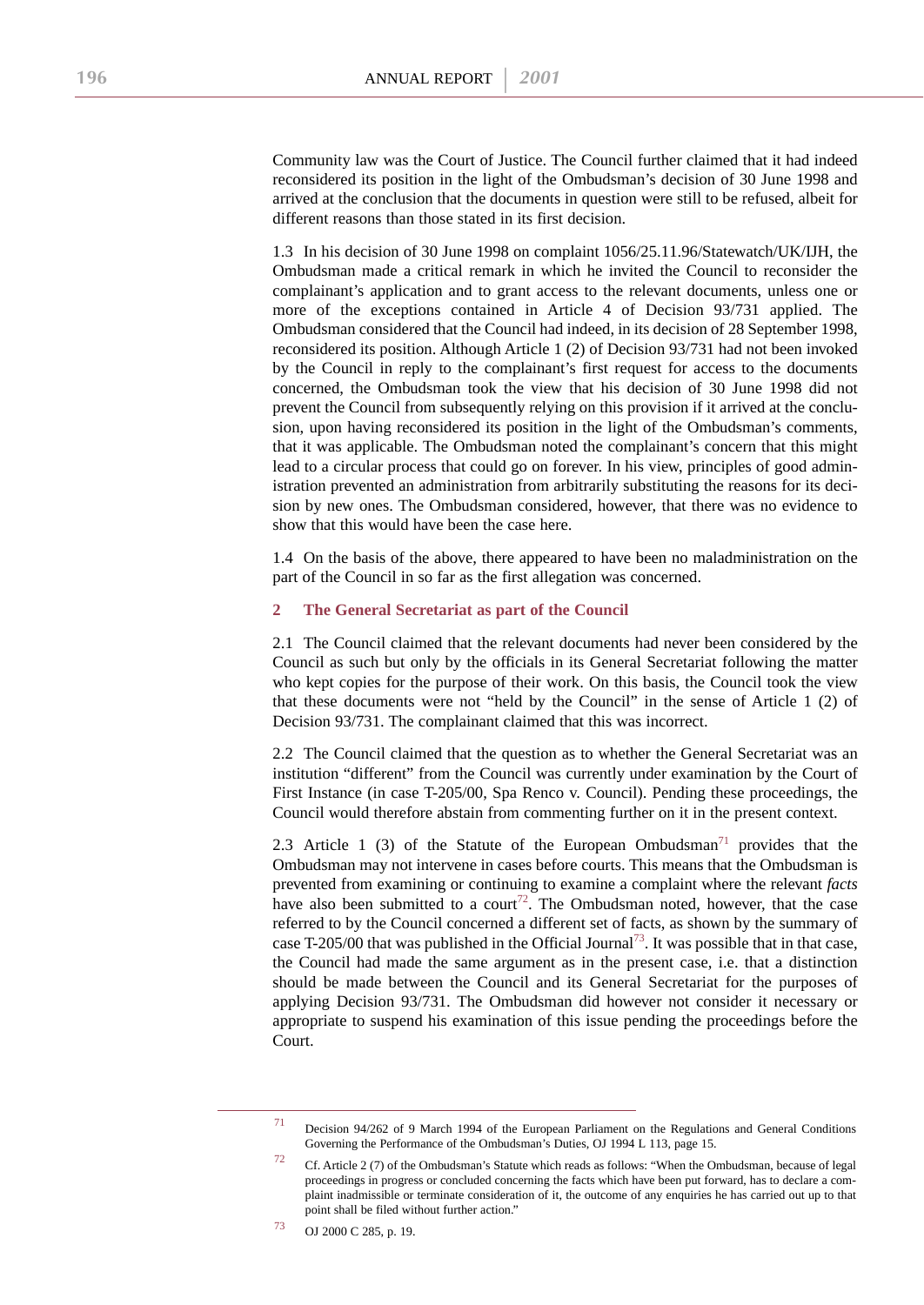2.4 Article 1 (1) of Decision 93/731 provides: "The public shall have access to Council documents under the conditions laid down in the Decision." The term 'Council document' is defined in Article 1 (2) as meaning "any written text, whatever its medium, containing existing data and held by the Council, subject to Article 2 (2)."

2.5 Decision 93/731 had to be seen in the context of the Code of Conduct concerning public access to Council and Commission documents<sup>74</sup> adopted by the Council and the Commission on 6 December 1993 to which the recitals of Decision 93/731 referred. This Code of Conduct provides, inter alia: "The public will have the widest possible access to documents held by the Commission and the Council." On this basis, the Court of First Instance came to the following conclusion: "The objective of Decision 93/731 is to give effect to the principle of the largest possible access for citizens to information with a view to strengthening the democratic character of the institutions and the trust of the public in the administration"<sup>75</sup>.

2.6 The Ombudsman considered that this objective would not be attained if it were to be accepted that documents of which the Council was the author (or co-author) should not be covered by Decision 93/731 for the simple reason that they were not held by the Council itself but its General Secretariat. According to Article 207 (2) of the EC Treaty, the Council shall be assisted by a General Secretariat. The Ombudsman was however not aware of any provision in the Treaty or in Community law acts that would suggest that the General Secretariat ought to be considered as an institution or body separate from the Council. Decision 93/731 itself attributed an important role to the General Secretariat in so far as access to documents was concerned by directing applicants to write to "the relevant departments of the General Secretariat" and by charging the latter with dealing with such requests in the first place (cf. Article 7 of Decision 93/731). In the view of the Ombudsman, there was thus nothing that would warrant the conclusion that the Council's General Secretariat should be considered as "another Community institution or body" within the meaning of Article 2 (2) of Decision 93/731. The Ombudsman thus took the view that documents held by the General Secretariat of the Council were documents "held by the Council" to which Decision 93/731 applied. It had to be recalled, however, that the highest authority on the interpretation of Community law is the Court of Justice.

#### **3 Failure systematically to register and file the documents concerned**

3.1 The complainant claimed that by failing systematically to register and file the documents concerned, the Council had breached its duty to keep records.

3.2 The Council replied that for the reasons set out in more detail in its response concerning complaint 917/2000/GG lodged by the same complainant, it was not of the opinion that it is necessary or appropriate to keep a complete, centralised record and register of each paper which is held by one of its officials.

3.3 The relevant issue had also been raised in complaint 917/2000/GG. Both the Council and the complainant had made detailed comments on that issue in this complaint, and the Ombudsman would consider these arguments when he dealt with complaint 917/2000/GG. The Ombudsman therefore took the view that there was no need further to examine this issue in the context of the present inquiry.

#### **4 Failure to give reasons**

4.1 The complainant claimed that the Council had failed to give sufficient reasons for its decision, given the way in which it had changed the justification for refusing access to the

<sup>74</sup> OJ 1993 L 340, p. 41.

<sup>75</sup> Case T-174/95, Svenska Journalistförbundet v Council [1998] ECR II-2289, paragraph 66.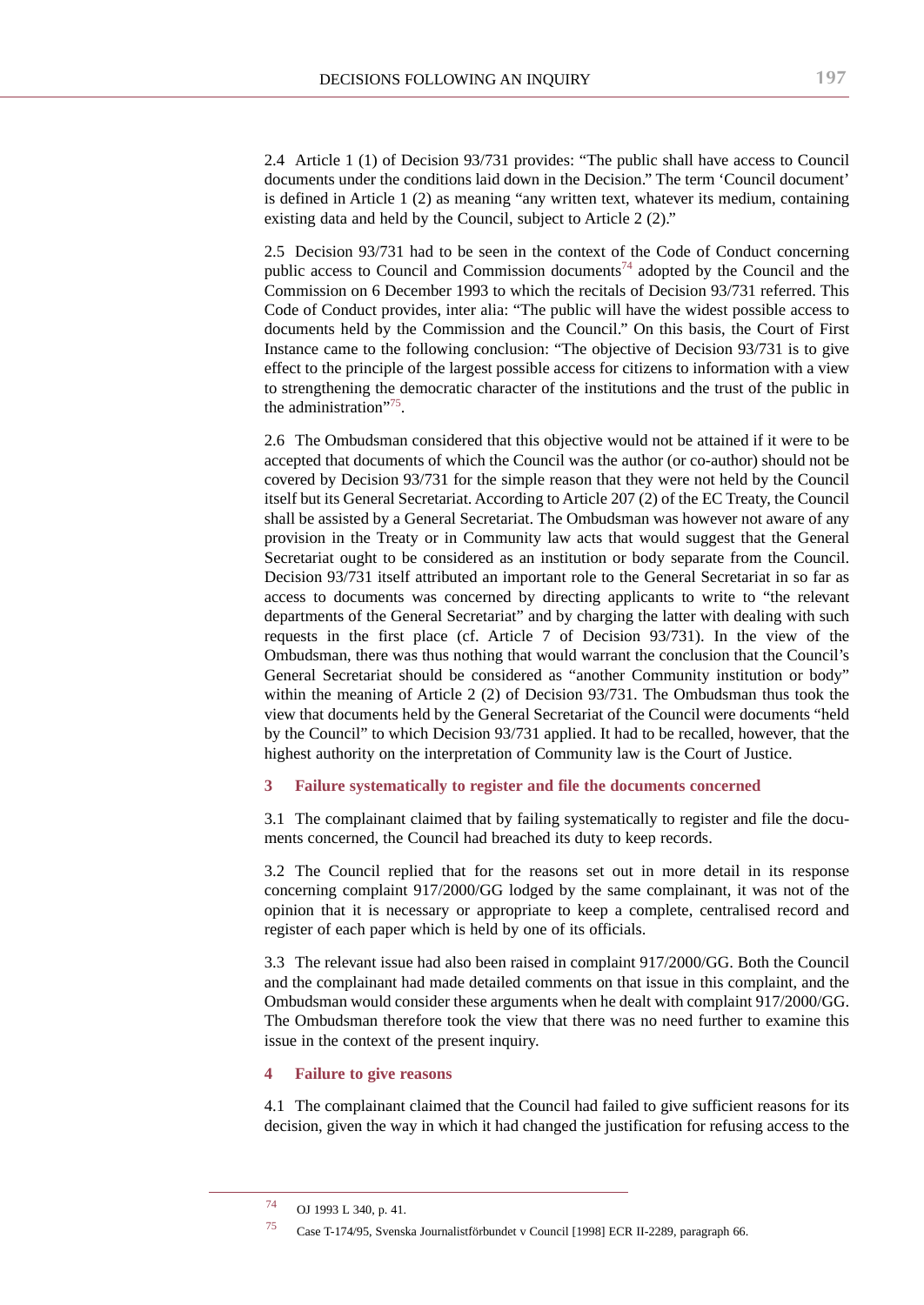documents concerned during the procedure and that the reasoning had been unacceptably vague and confusing.

4.2 The Council took the view that the adequacy of the reasons given for a decision is a question that affected the legality of that decision, the review of which did not fall within the remit of the Ombudsman's competencies.

4.3 Article 195 of the EC Treaty entrusts the Ombudsman with the task of examining possible instances of maladministration. The term "maladministration" is not defined in the EC Treaty or the Ombudsman's Statute. It was useful to recall that in his Annual Report for  $1997^{76}$ , the Ombudsman had stated that he considered the following interpretation of the term "maladministration" to be appropriate: "Maladministration occurs when a public body fails to act in accordance with a rule or principle which is binding upon it." The Ombudsman added<sup>77</sup> that when investigating whether a Community institution or body has acted in accordance with the rules and principles which are binding upon it, the Ombudsman's "*first and most essential task must be to establish whether it has acted unlawfully"*. The European Parliament adopted a resolution on 16 July 1998 welcoming the definition of maladministration. The Ombudsman thus considered that his mandate allowed him to examine complaints in which it was alleged that an institution has failed to give sufficient reasons for its decision.

4.4 The Ombudsman took the view, however, that the reasons given by the Council in its decision of 28 September 1998 were sufficient since the Council had made it clear that the refusal of access to the relevant documents was based on Article 1 (2) of Decision 93/731. The question as to whether the Council had acted properly when changing the reasons on which it based its refusal during the procedure had already been considered (see point 1.3 above).

4.5 On the basis of the above, there appeared to have been no maladministration on the part of the Council in so far as the fourth allegation was concerned.

#### **5 Conclusion**

The Ombudsman therefore considered that the Council's approach in the present case gave rise to an instance of maladministration in so far as it had based its refusal to grant the complainant access to the relevant documents on Article 1 (2) of Decision 93/731.

The Ombudsman therefore made the following draft recommendation to the Council, in accordance with Article 3 (6) of the Statute of the Ombudsman:

The Council of the European Union should reconsider the complainant's application and give access to the documents requested, unless one or more of the exceptions contained in Article 4 of Decision 93/731 applies.

## *THE COUNCIL'S DETAILED OPINION*

The Ombudsman informed the Council that, according to Article 3 (6) of the Statute, it should send a detailed opinion by 30 June 2001 and that the detailed opinion could consist of acceptance of the Ombudsman's draft recommendation and a description of how it had been implemented.

In its detailed opinion, the Council made the following comments:

*"The Council takes note of the Ombudsman's decision concerning the first, third and fourth grounds of complaint (…).*

<sup>76</sup> At page 23.

<sup>77</sup> At page 24.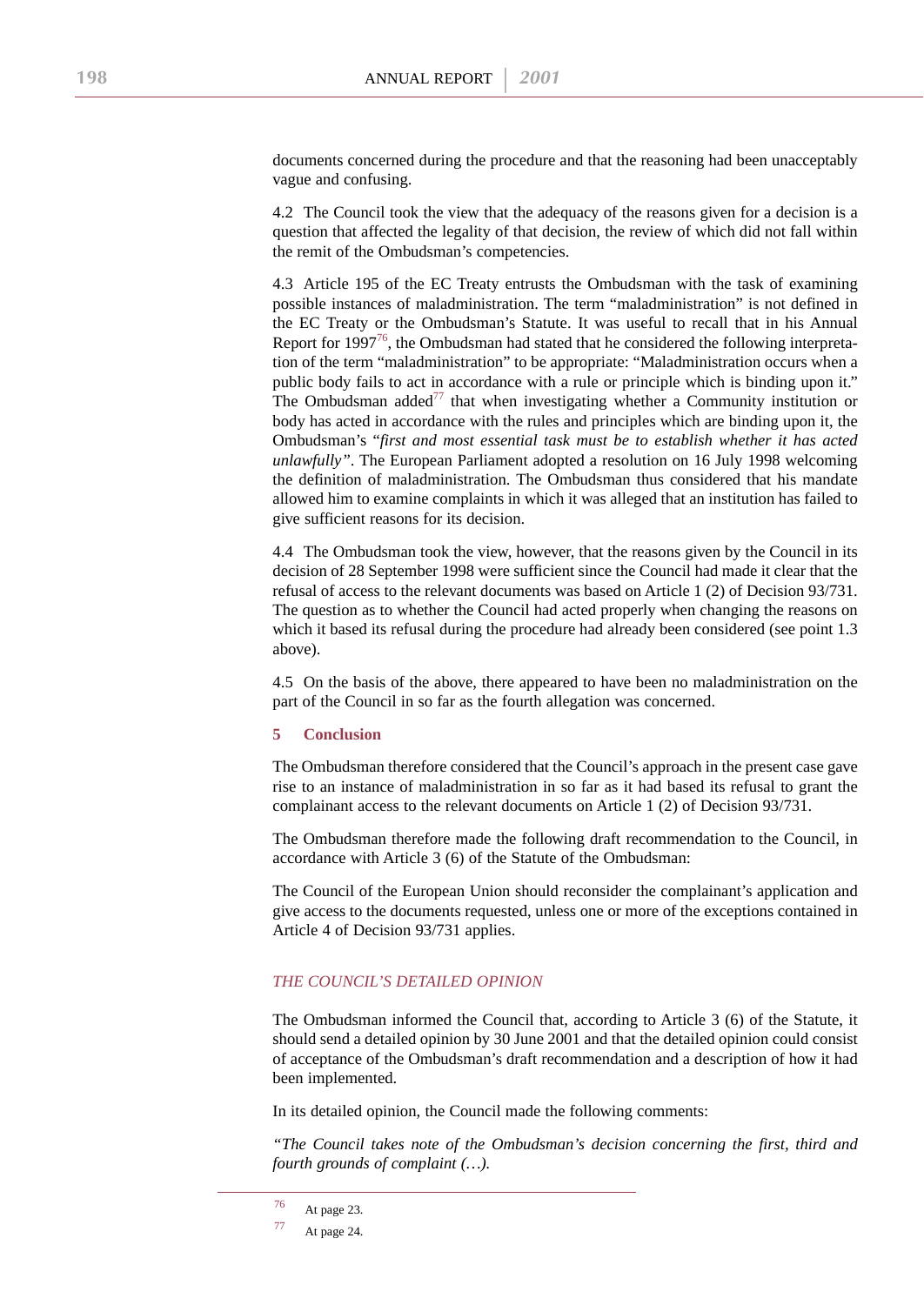*As regards the Ombudsman's decision and draft recommendation on the second ground of complaint, which concerns the question of whether or not documents held by officials in the General Secretariat which have not been distributed to the members of the Council or their delegates in one of its preparatory bodies are to be considered as Council documents in the sense of Decision 93/731/EC, the Council decides to release the documents in question, as it appeared that their content is not covered by any of the exceptions laid down in Article 4 of Decision 93/731/EC."*

The Council's detailed opinion was forwarded to the complainant. In its observations, the complainant confirmed that he had received the documents in question. In its view, however, it was for the Ombudsman to decide whether the Council had met his recommendation, given that the latter had not replied directly to the third allegation. Regarding the second allegation, the complainant assumed that since the Council had applied Decision 93/731, it could be inferred that the Council accepted the recommendation although the Council did not expressly say so.

## *THE DECISION*

1 On 1 March 2001, the Ombudsman addressed the following draft recommendation to the Council in accordance with Article 3 (6) of the Statute of the Ombudsman:

*The Council of the European Union should reconsider the complainant's application and give access to the documents requested, unless one or more of the exceptions contained in Article 4 of Decision 93/731 applies.*

2 On 28 May 2001, the Council informed the Ombudsman that it had decided to release the documents in question since it had come to the conclusion that their content was not covered by any of the exceptions laid down in Article 4 of Decision 93/731/EC. The Ombudsman considered that the Council had thus accepted his draft recommendation. The measures described by the Council in its letter of 28 May 2001 appear to be satisfactory and satisfy the complainant<sup>78</sup>. The Ombudsman therefore closes the case.

### *THE COMPLAINT* **3.5.3 The European Commission**

# **SUPPLEMENTARY INSURANCE COVERAGE FOR LOCAL STAFF**

*Decision on complaint 367/98/(VK)GG against the European Commission* The complaint was lodged in April 1998 by two members of the local staff of the representation of the European Commission in Vienna (Austria). This representation is the successor of the delegation that the Commission maintained in Austria prior to the accession of this country to the European Communities on 1 January, 1995. The complainants claimed that the Commission had failed to set up supplementary insurance schemes for its local staff in Austria.

Article 14 of the "Framework rules laying down the conditions of employment of local staff of the Commission of the European Communities serving in non-member countries" (hereinafter the "Framework Rules") that were circulated on 22 June 1990 provides as follows:

*"The Commission shall be responsible for the social security contributions payable by employers under the rules in force at the place where the member of local staff is to perform his duties.*

*The Commission shall set up supplementary or independent sickness, accident or invalidity insurance or pension schemes where there is no local scheme or where the local scheme is judged to be inadequate.*

<sup>78</sup> As mentioned above, the complainant's third allegation will be considered in the Ombudsman's decision on complaint 917/2000/GG lodged by the same complainant.